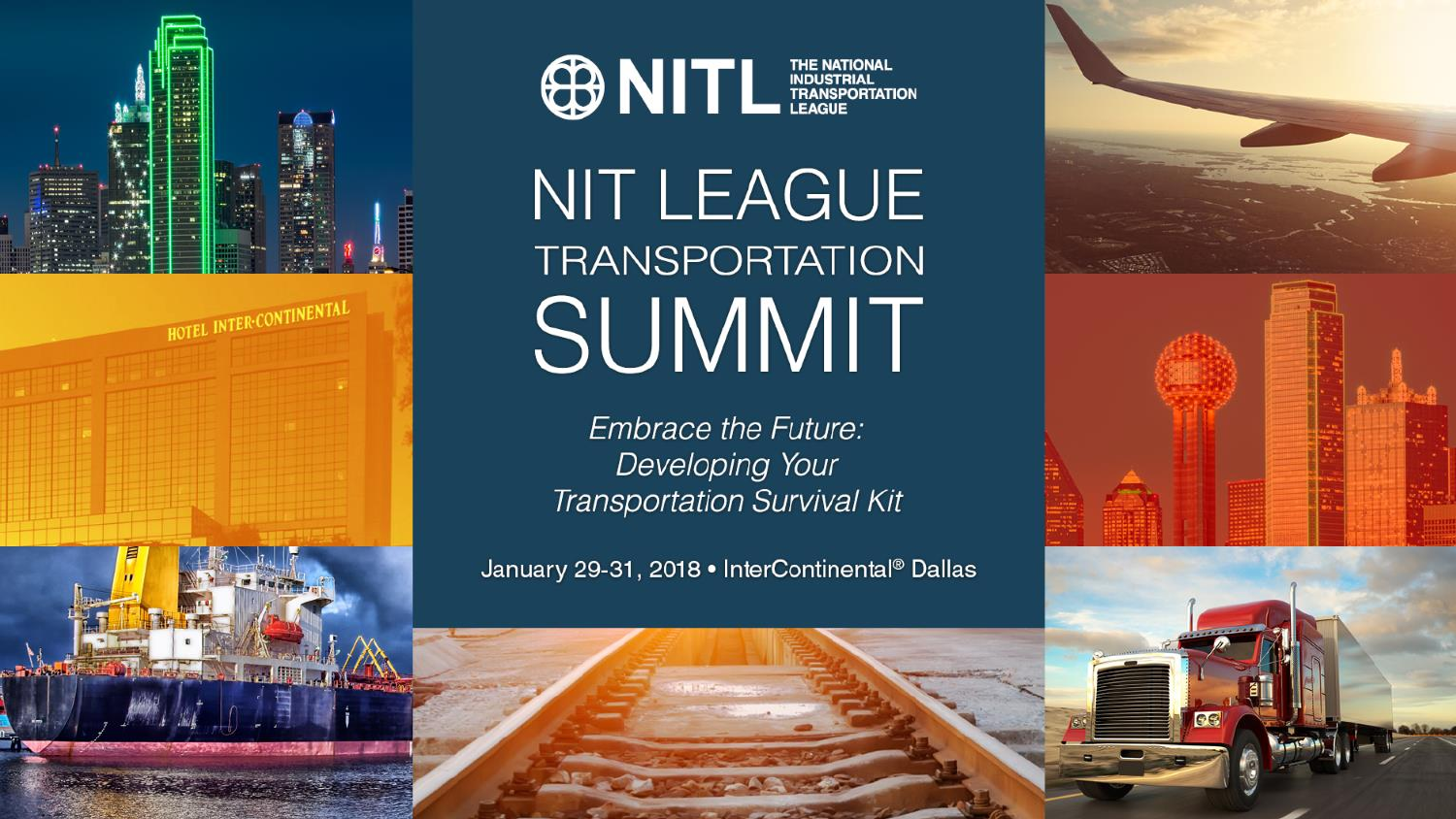

## **OCEAN** TRANSPORTATION TODAY

**ONITL ESSERIT** 

**NIT LEAGUE** 

### **Don Pisano**

## **NIT League Director Green Coffee Association Director American Coffee Corp. President**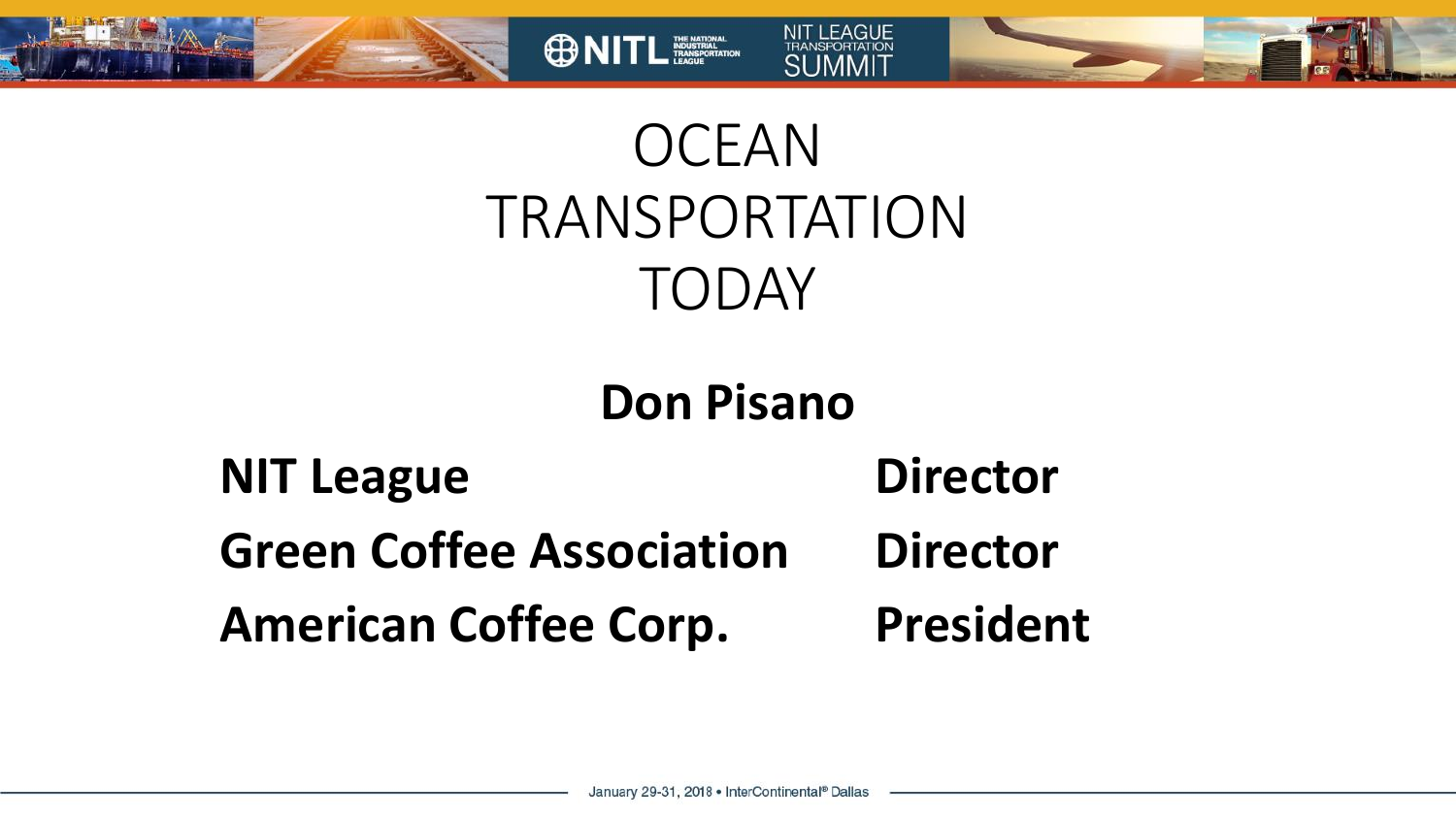



**ONITL ESSERIES** 

- FMC PETITION FOR FAIR PORT PRACTICES
	- DEMURRAGE AND DETENTION CHARGES
- VERIFIED GROSS MASS (2016)
	- OPTION 2 AGGREGATE WEIGHTS
- CONTESTED CONGESTION SURCHARGES (2014)
- ROTTERDAM RULES (2009)
- GLOBAL SHIPPERS FORUM (2006 2011)
- OCEAN SHIPPING REFORM ACT (1998)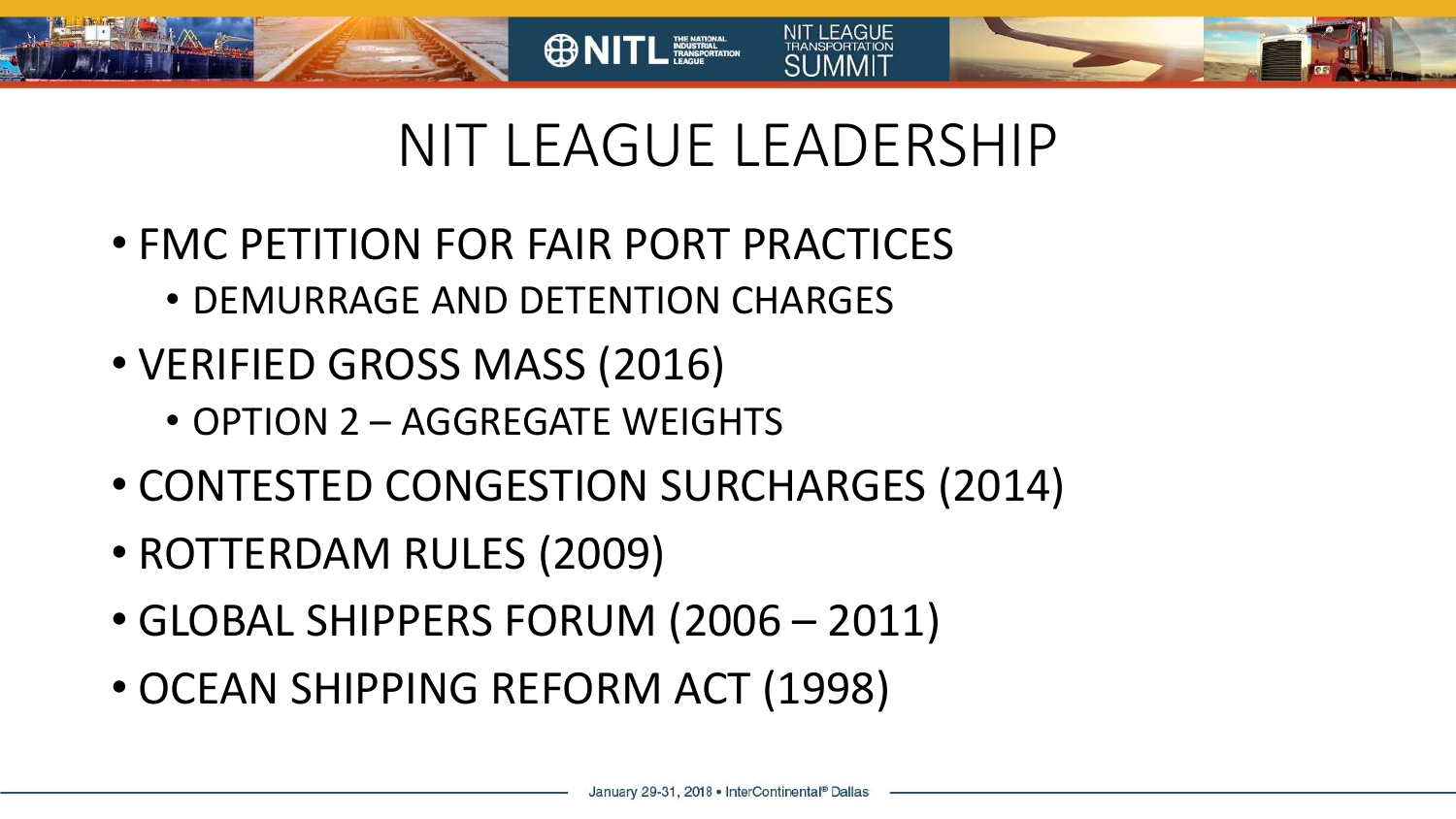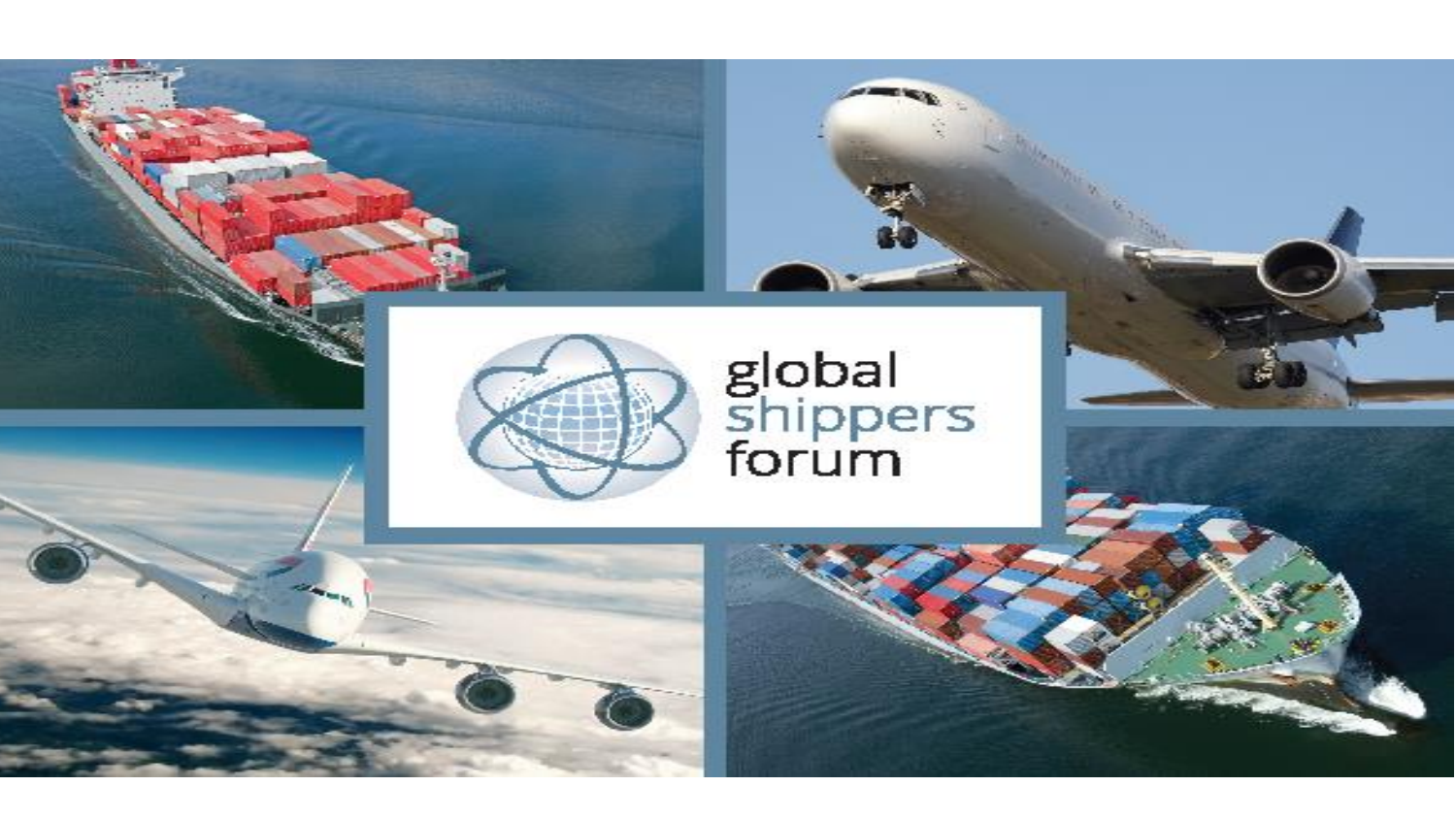### GSF Membership Growing-40 Countries in N/SAmerica, Asia, Europe

**ONITL ESSERIT** 

- Australian Peak Shippers Association/FTA
- FMA-Canada
- Consejo de Cargadores-Argentina
- European Shippers' Council
- Freight Transport Association (UK)
- Korean Shippers' Council
- NITL (USA)
- New Zealand Shippers' Council
- SASTALC-South Africa
- Sri Lanka Shippers' Council
- Swiss Shippers' Council
- Union of African Shippers' Councils

**NIT LEAGUE**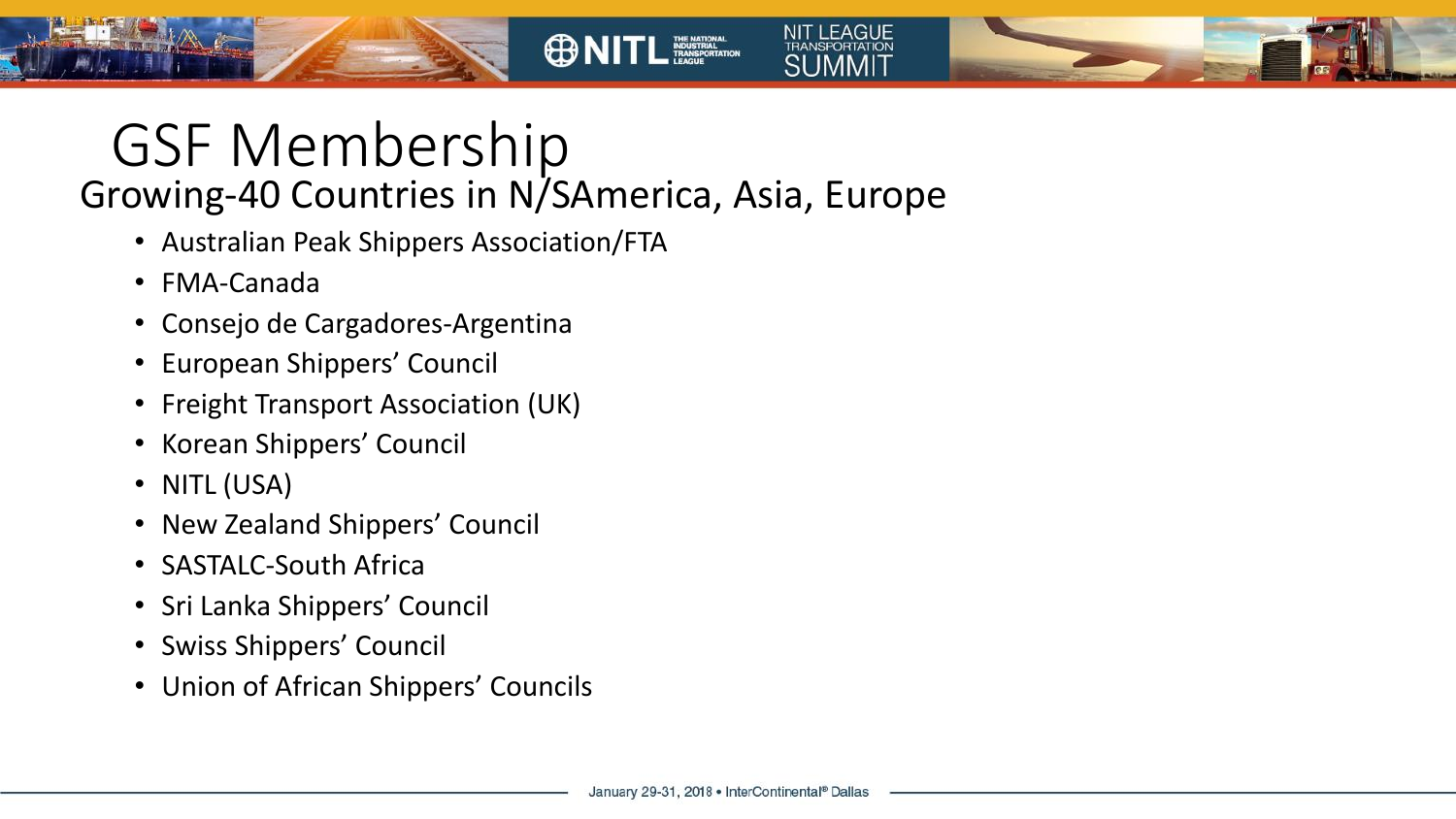#### **Problem**

Unwarranted risks and surcharges levied on FOB sellers, mainly in developing countries 50 + surcharges, including THCs imposed-circa 35-50% of total freight costs

**ONITL ESSENTION** 

NIT LEAGUE

#### **Campaign Actions**

- FCA Incoterms- changes proposed in next review
- GSF/BIMCO Contract for SME shippers (on GSF website)
- Working with UNCTAD/World Bank to identify wider impacts on trade
- Changes to National legislation (Sri Lanka)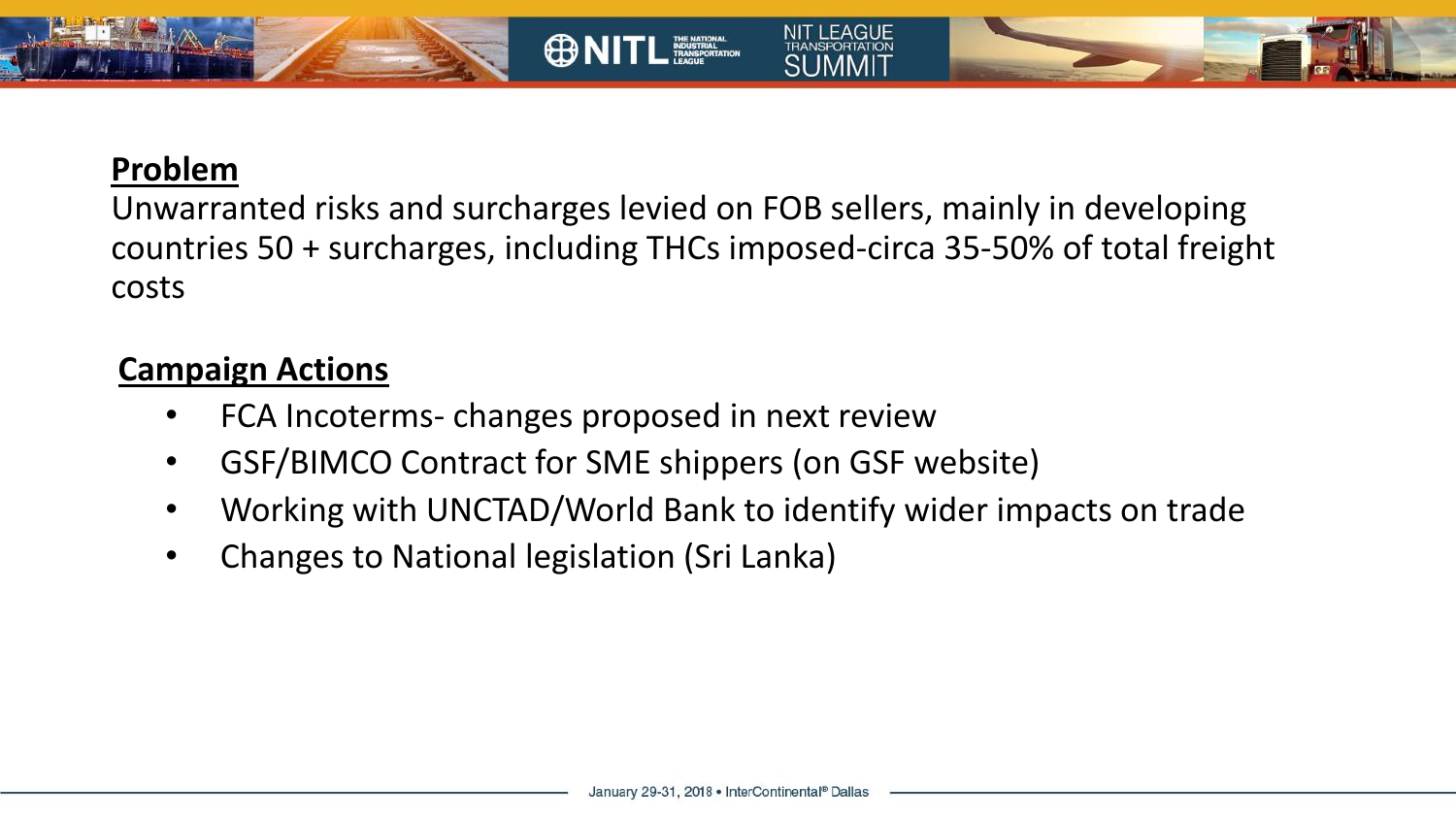## GSF 2018 Agenda

**OD NITL MEARING WATER** 

- Promotion of CTU code with WSC, ICHCA, TT Club
- Threat of phytosanitary checks/declarations on containers (WHO/IPPC Convention). GSF is working with the WSC and the North American (Can/USA) best practice initiative to counter threat of regulation
- GSF/Cargo iQ MOU initiative-Roll out shipper best practice guide
- Trade Facilitation and Security-Develop GSF agenda, including
	- Mutual recognition for AEO/trusted trader
	- Respond to new security agenda C-TPAT etc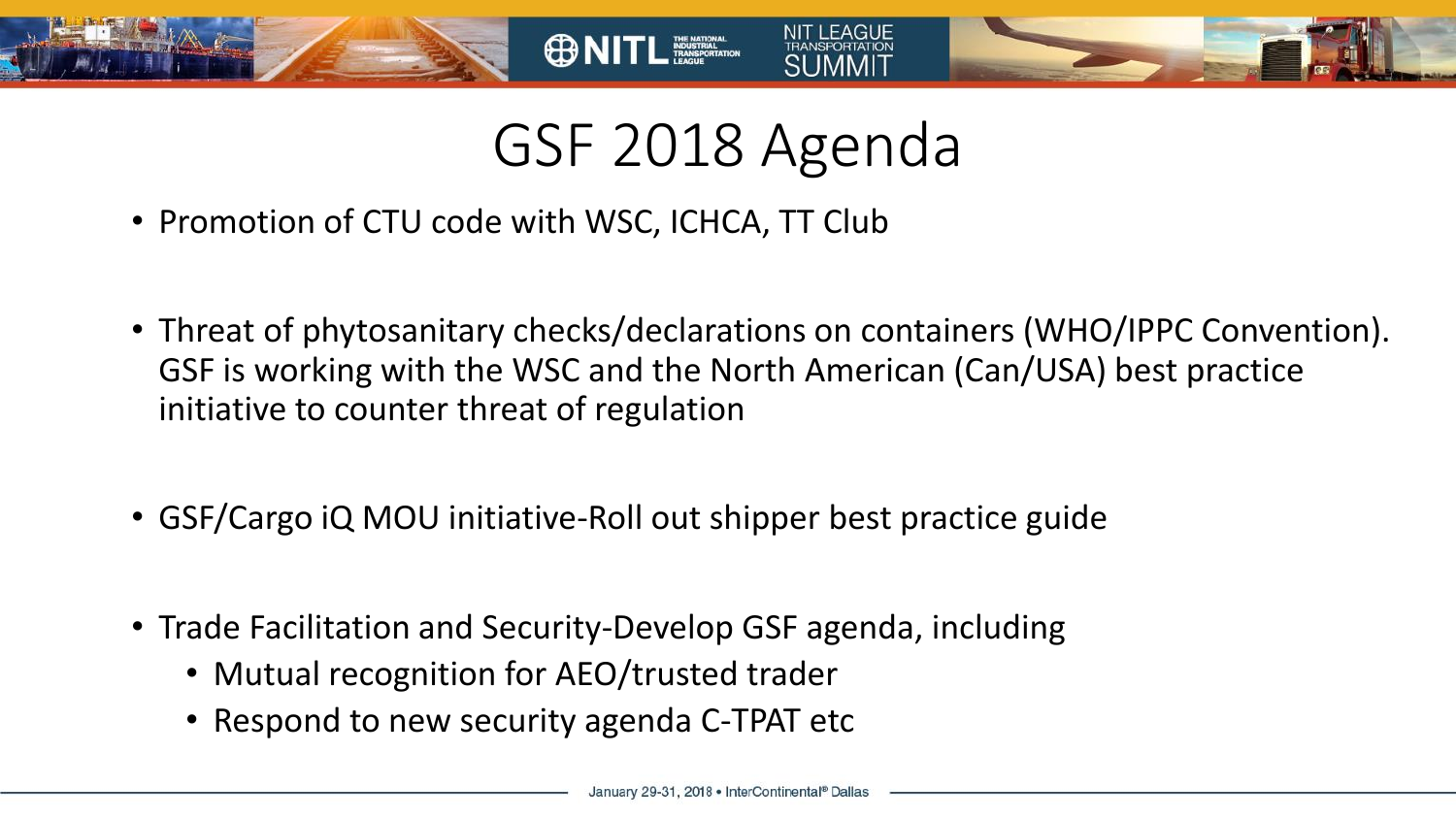

**ONITL ESSEAN** 

- FAGUE

- CONTINUED OVERCAPACITY
- CARRIER CONSOLIDATION
- VESSEL SHARING ALLIANCES
- PORT CONGESTION
- CYBER SECURITY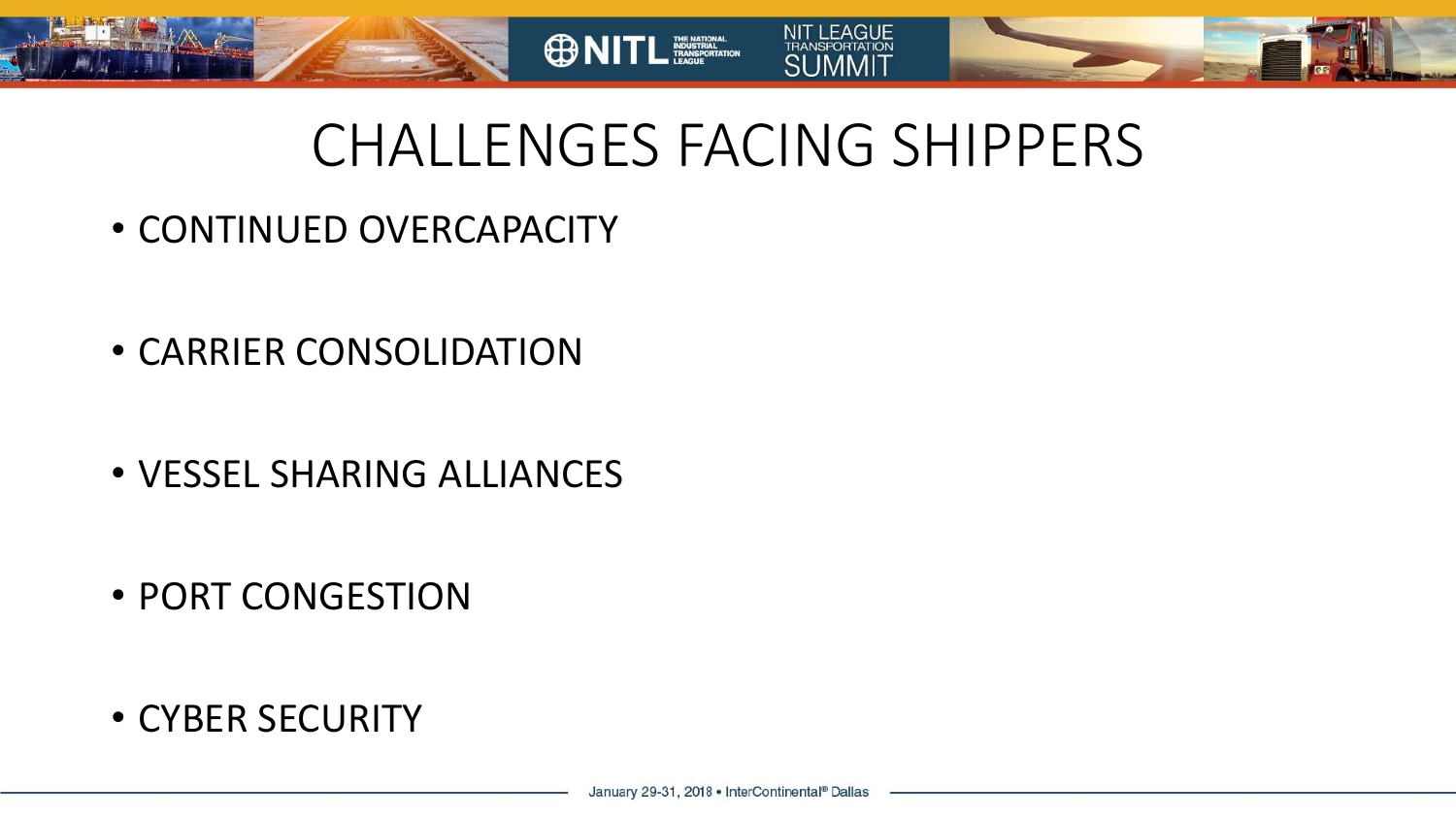

## INNOVATIONS

**ONITL TELECTION** 

• TECHNOLOGY – DIGITALIZATION

• FREIGHT TRADING PLATFORMS

• CRYPTO CURRENCIES

• ENVIRONMENTAL PROTECTION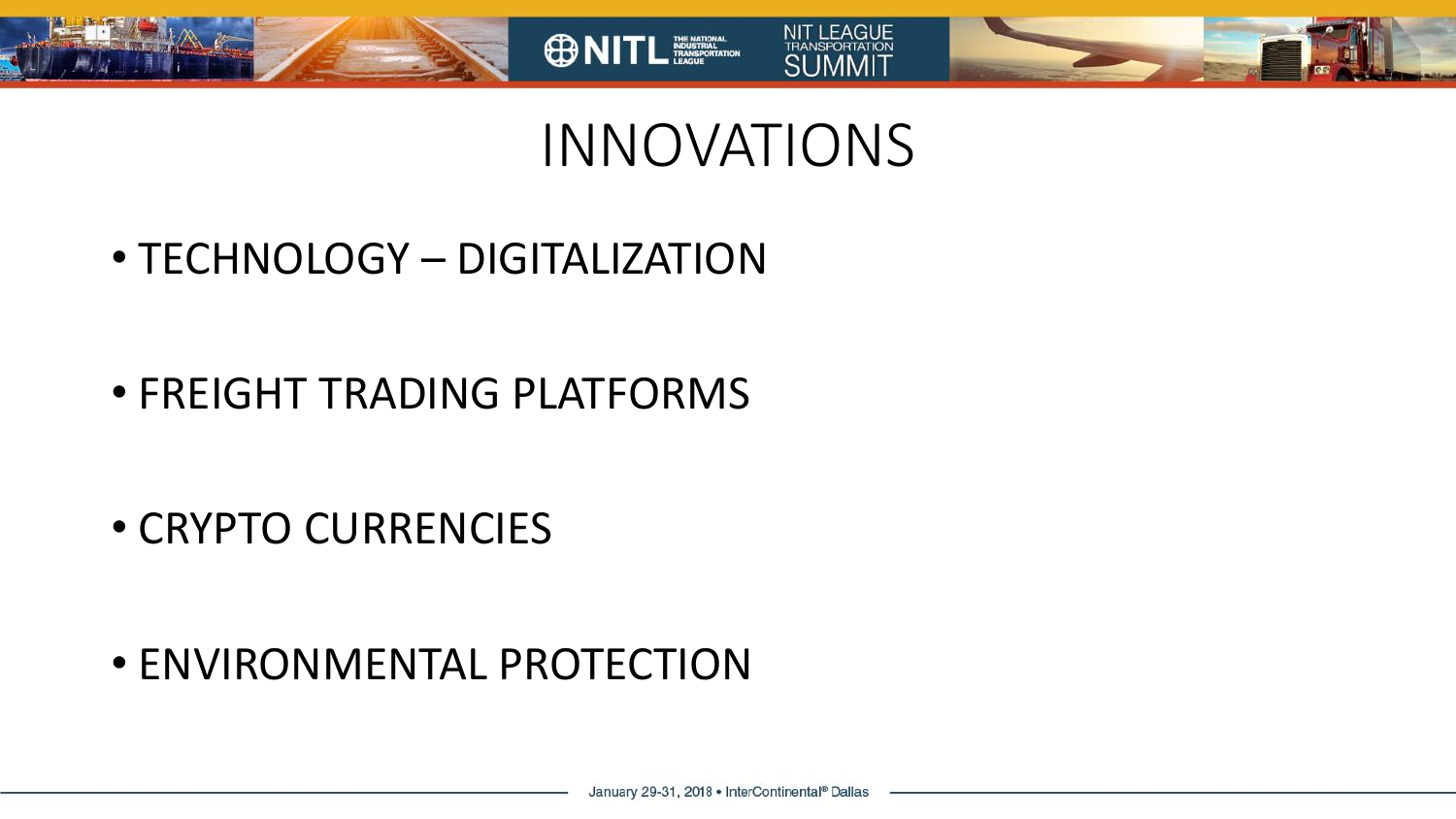



- ULTRA LOW SULFUR FUEL FOR VESSELS
- ZERO EMISSION CARGO HANDLING EQUIPMENT
- LOW TO ZERO EMMISSION TRUCKS
- IMPROVED TERMINAL GATE OPERATIONS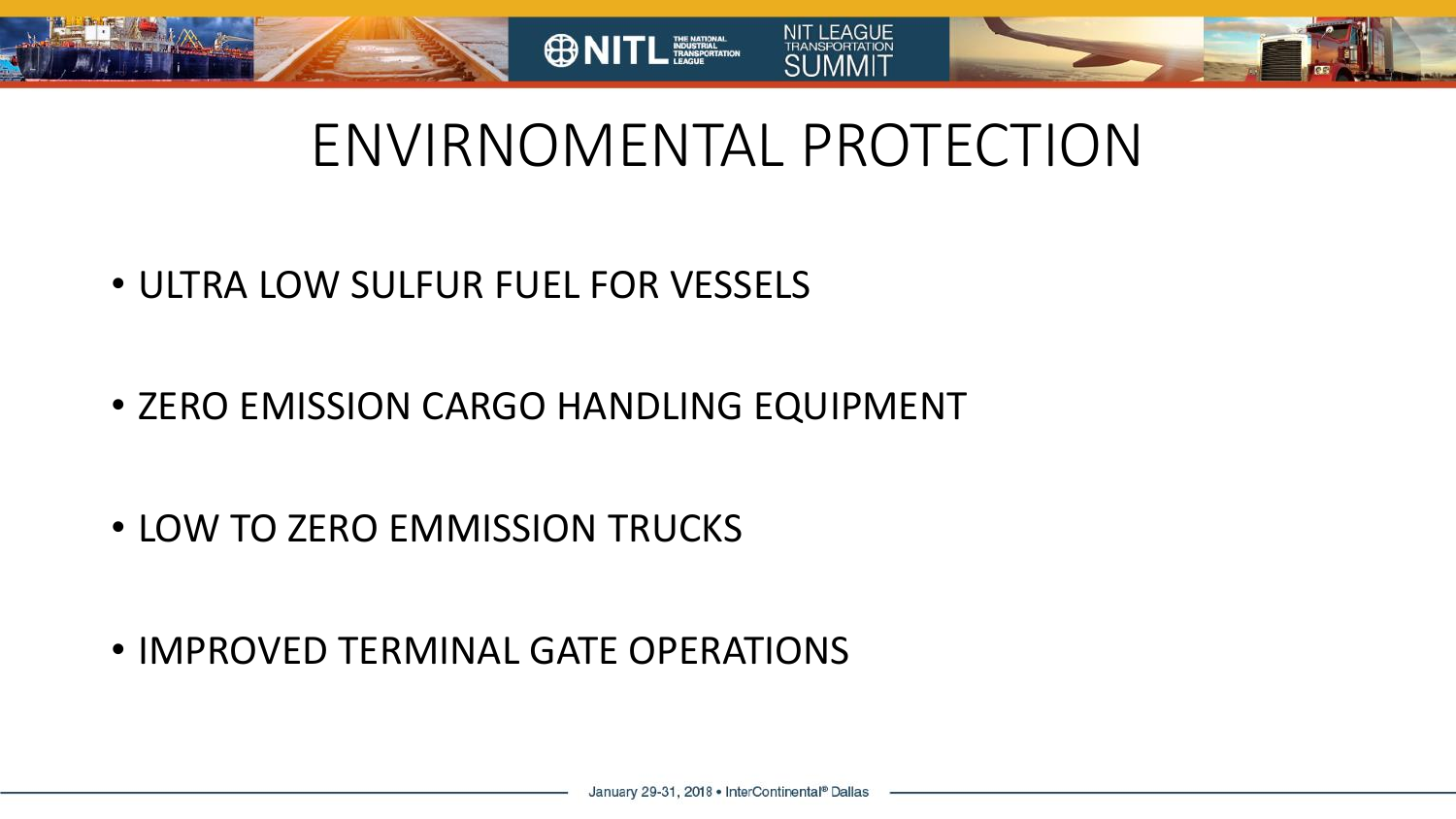

### COLLABORATION

NIT LEAGUE

SI IMMIT

- FMC SUPPLY CHAIN INNOVATION TEAMS
	- INTEROPERABLE NATIONWIDE SEAPORT INFORMATION PORTAL
- APPOINTMENT SYSTEMS
- HOURS OF OPERATION
- PHANTOM BOOKINGS
- CARGO SECURITY